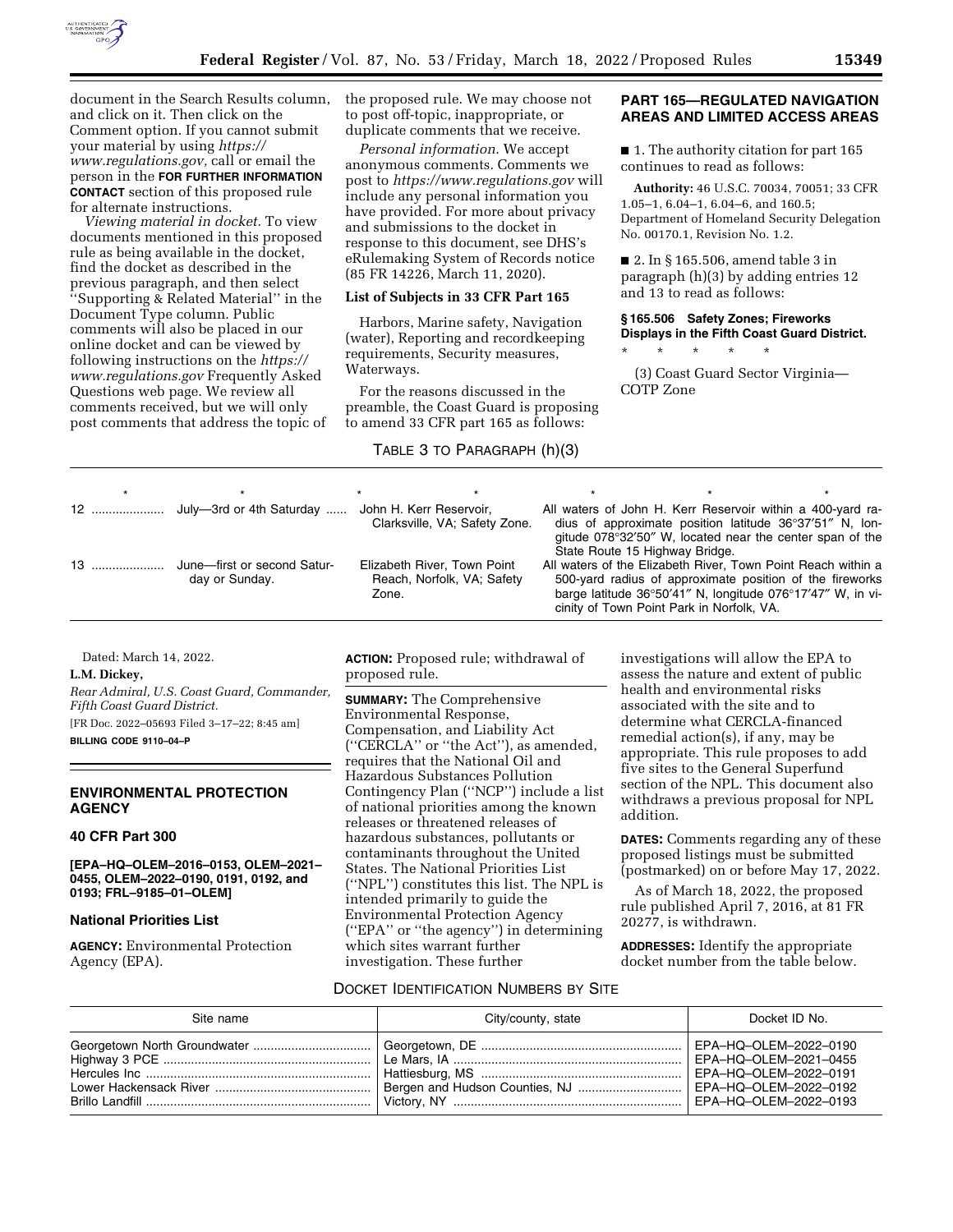You may send comments, identified by the appropriate docket number, by any of the following methods:

• *Federal eRulemaking Portal: <https://www.regulations.gov/>*(our preferred method). Follow the online instructions for submitting comments.

• *Agency Website: [https://](https://www.epa.gov/superfund/current-npl-updates-new-proposed-npl-sites-and-new-npl-sites) [www.epa.gov/superfund/current-npl](https://www.epa.gov/superfund/current-npl-updates-new-proposed-npl-sites-and-new-npl-sites)updates-new-proposed-npl-sites-and[new-npl-sites;](https://www.epa.gov/superfund/current-npl-updates-new-proposed-npl-sites-and-new-npl-sites)* scroll down to the site for which you would like to submit comments and click the ''Comment Now'' link.

• *Mail:* U.S. Environmental Protection Agency, EPA Docket Center, Superfund Docket, Mail Code 28221T, 1200 Pennsylvania Avenue NW, Washington, DC 20460.

• *Hand Delivery or Courier (by scheduled appointment only):* EPA Docket Center, WJC West Building, Room 3334, 1301 Constitution Avenue NW, Washington, DC 20004. The Docket Center's hours of operations are 8:30 a.m.–4:30 p.m., Monday–Friday (except Federal holidays).

*Instructions:* All submissions received must include the appropriate Docket ID No. for site(s) for which you are submitting comments. Comments received may be posted without change to *[https://www.regulations.gov/,](https://www.regulations.gov/)*  including any personal information provided. For detailed instructions on sending comments and additional information on the rulemaking process, see the ''Public Review/Public Comment'' heading of the

**SUPPLEMENTARY INFORMATION** section of this document. Out of an abundance of caution for members of the public and our staff, the EPA Docket Center and Reading Room are closed to the public, with limited exceptions, to reduce the risk of transmitting COVID–19. Our Docket Center staff will continue to provide remote customer service via email, phone, and webform. We encourage the public to submit comments via *[https://](https://www.regulations.gov/)*

*[www.regulations.gov/](https://www.regulations.gov/)* or email, as there may be a delay in processing mail and faxes. Hand deliveries and couriers may be received by scheduled appointment only. For further information on EPA Docket Center services and the current status, please visit us online at *[https://](https://www.epa.gov/dockets) [www.epa.gov/dockets.](https://www.epa.gov/dockets)* 

# **FOR FURTHER INFORMATION CONTACT:**

Terry Jeng, phone: (202) 566–1048, email: *[jeng.terry@epa.gov,](mailto:jeng.terry@epa.gov)* Assessment and Remediation Division, Office of Superfund Remediation and Technology Innovation, Mail code 5204T, Environmental Protection Agency, 1200 Pennsylvania Avenue NW, Washington, DC 20460; or the Superfund Hotline,

phone (800) 424–9346 or (703) 412– 9810 in the Washington, DC, metropolitan area.

### **SUPPLEMENTARY INFORMATION:**

#### **Table of Contents**

- I. Public Review/Public Comment A. May I review the documents relevant to this proposed rule?
	- B. How do I access the documents?
	- C. What documents are available for public review at the EPA Headquarters docket?
	- D. What documents are available for public review at the EPA regional dockets?
	- E. How do I submit my comments?
	- F. What happens to my comments?
	- G. What should I consider when preparing my comments?
	- H. May I submit comments after the public comment period is over?
	- I. May I view public comments submitted by others?
- J. May I submit comments regarding sites not currently proposed to the NPL?
- II. Background
- A. What are CERCLA and SARA?
- B. What is the NCP?
- C. What is the National Priorities List (NPL)?
- D. How are sites listed on the NPL?
- E. What happens to sites on the NPL?
- F. Does the NPL define the boundaries of sites?
- G. How are sites removed from the NPL?
- H. May the EPA delete portions of sites from the NPL as they are cleaned up?
- I. What is the Construction Completion List (CCL)?
- J. What is the Sitewide Ready for Anticipated Use measure?
- K. What is state/tribal correspondence concerning NPL listing?
- III. Contents of This Proposed Rule
- A. Proposed Additions to the NPL
- B. Withdrawal of Previous Proposal for NPL Addition
- IV. Statutory and Executive Order Reviews A. Executive Order 12866: Regulatory Planning and Review and Executive Order 13563: Improving Regulation and Regulatory Review
	- B. Executive Order 13771: Reducing Regulation and Controlling Regulatory Costs
	- C. Paperwork Reduction Act (PRA)
	- D. Regulatory Flexibility Act (RFA)
	- E. Unfunded Mandates Reform Act  $(UMRA)$
	- F. Executive Order 13132: Federalism
	- G. Executive Order 13175: Consultation and Coordination With Indian Tribal Governments
	- H. Executive Order 13045: Protection of Children From Environmental Health and Safety Risks
	- I. Executive Order 13211: Actions That Significantly Affect Energy Supply, Distribution, or Use
	- J. National Technology Transfer and Advancement Act (NTTAA)
	- K. Executive Order 12898: Federal Actions To Address Environmental Justice in Minority Populations and Low-Income Populations

### **I. Public Review/Public Comment**

*A. May I review the documents relevant to this proposed rule?* 

Yes, documents that form the basis for the EPA's evaluation and scoring of the sites in this proposed rule are contained in public dockets located both at the EPA Headquarters in Washington, DC, and in the regional offices. These documents are also available by electronic access at *[https://](https://www.regulations.gov) [www.regulations.gov](https://www.regulations.gov)* (see instructions in the **ADDRESSES** section above).

#### *B. How do I access the documents?*

The EPA is temporarily suspending its Docket Center and Reading Room for public visitors, with limited exceptions, to reduce the risk of transmitting COVID–19. Our Docket Center staff will continue to provide remote customer service via email, phone, and webform. We encourage the public to submit comments via *[https://](https://www.regulations.gov/)*

*[www.regulations.gov/](https://www.regulations.gov/)* as there may be a delay in processing mail and faxes. Hand deliveries or couriers will be received by scheduled appointment only. For further information and updates on EPA Docket Center services, please visit us online at *[https://](https://www.epa.gov/dockets) [www.epa.gov/dockets.](https://www.epa.gov/dockets)* 

The EPA continues to carefully and continuously monitor information from the Centers for Disease Control and Prevention (CDC), local area health departments, and our Federal partners so that we can respond rapidly as conditions change regarding COVID–19.

The following is the contact information for the EPA dockets: Mail comments to the EPA Headquarters as detailed at the beginning of this preamble.)

The contact information for the regional dockets is as follows:

• Holly Inglis, Region 1 (CT, ME, MA, NH, RI, VT), U.S. EPA, Superfund Records and Information Center, 5 Post Office Square, Suite 100, Boston, MA 02109–3912; 617/918–1413.

• James Desir, Region 2 (NJ, NY, PR, VI), U.S. EPA, 290 Broadway, New York, NY 10007–1866; 212/637–4342.

• Lorie Baker, Region 3 (DE, DC, MD, PA, VA, WV), U.S. EPA, Library, 1650 Arch Street, Mailcode 3HS12, Philadelphia, PA 19103; 215/814–3355.

• Sandra Bramble, Region 4 (AL, FL, GA, KY, MS, NC, SC, TN), U.S. EPA, 61 Forsyth Street SW, Mailcode 9T25, Atlanta, GA 30303; 404/562–8926.

• Todd Quesada, Region 5 (IL, IN, MI, MN, OH, WI), U.S. EPA Superfund Division Librarian/SFD Records Manager SRC–7J, Metcalfe Federal Building, 77 West Jackson Boulevard, Chicago, IL 60604; 312/886–4465.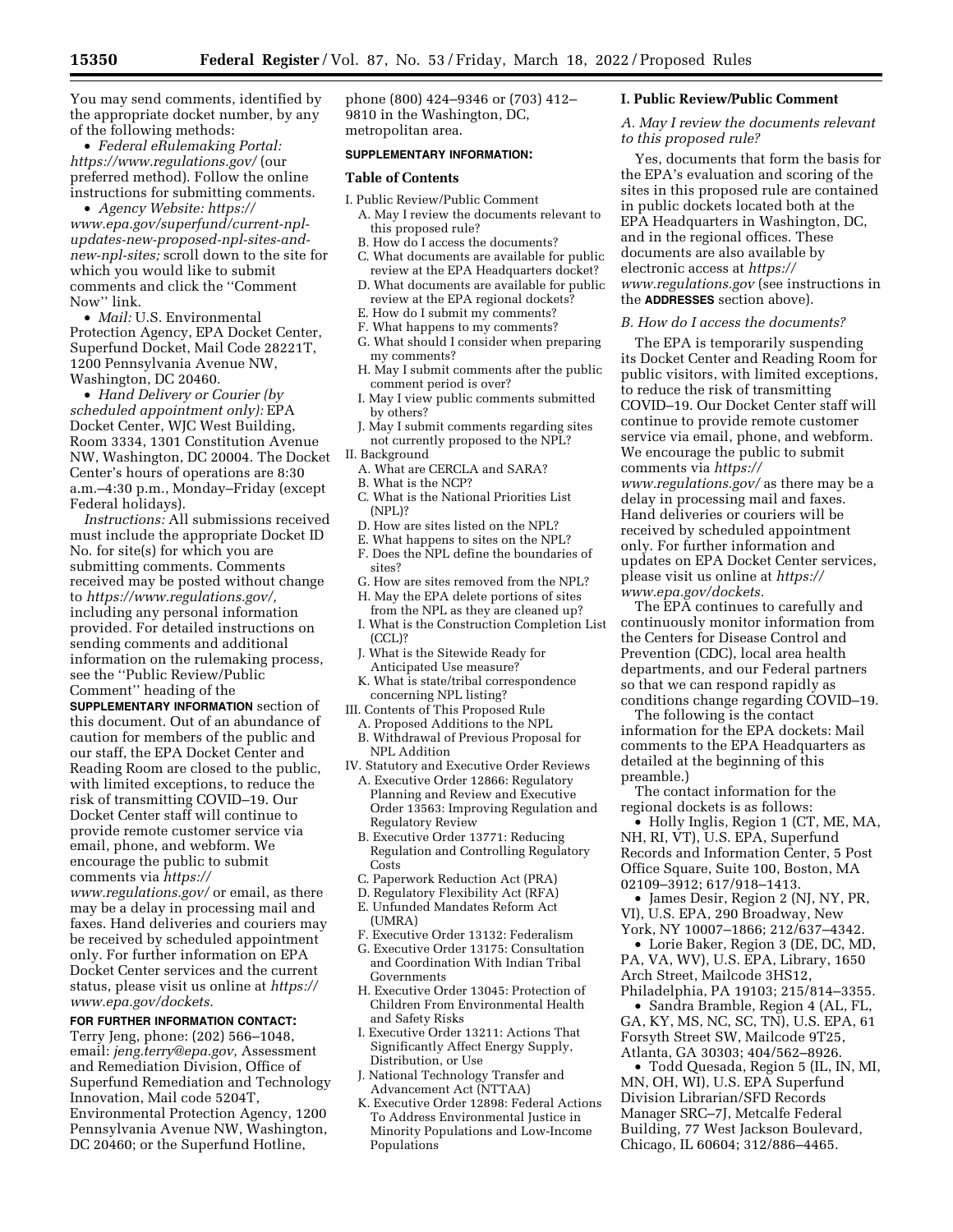• Michelle Delgado-Brown, Region 6 (AR, LA, NM, OK, TX), U.S. EPA, 1201 Elm Street, Suite 500, Mailcode SED, Dallas, TX 75270; 214/665–3154.

• Kumud Pyakuryal, Region 7 (IA, KS, MO, NE), U.S. EPA, 11201 Renner Blvd., Mailcode SUPRSTAR, Lenexa, KS 66219; 913/551–7956.

• Victor Ketellapper, Region 8 (CO, MT, ND, SD, UT, WY), U.S. EPA, 1595 Wynkoop Street, Mailcode 8EPR–B, Denver, CO 80202–1129; 303/312–6578.

• Eugenia Chow, Region 9 (AZ, CA, HI, NV, AS, GU, MP), U.S. EPA, 75 Hawthorne Street, Mailcode SFD 6–1, San Francisco, CA 94105; 415/972– 3160.

• Ken Marcy, Region 10 (AK, ID, OR, WA), U.S. EPA, 1200 6th Avenue, Suite 155, Mailcode 12–D12–1, Seattle, WA 98101; 206/890–0591.

You may also request copies from the EPA Headquarters or the regional dockets. An informal request, rather than a formal written request under the Freedom of Information Act, should be the ordinary procedure for obtaining copies of any of these documents. Please note that due to the difficulty of reproducing them, oversized maps may be viewed only in-person; since the EPA dockets are not equipped to both copy and mail out such maps or scan them and send them out electronically.

You may use the docket at *[https://](https://www.regulations.gov) [www.regulations.gov](https://www.regulations.gov)* to access documents in the Headquarters docket. Please note that there are differences between the Headquarters docket and the regional dockets and those differences are outlined in this preamble below.

## *C. What documents are available for public review at the EPA Headquarters docket?*

The Headquarters docket for this proposed rule contains the following information for the sites proposed in this rule: Hazard Ranking System (HRS) score sheets; documentation records describing the information used to compute the score; information for any sites affected by particular statutory requirements or the EPA listing policies; and a list of documents referenced in the documentation record.

## *D. What documents are available for public review at the EPA regional dockets?*

The regional dockets for this proposed rule contain all of the information in the Headquarters docket plus the actual reference documents containing the data principally relied upon and cited by the EPA in calculating or evaluating the HRS score for the sites. These reference

documents are available only in the regional dockets.

#### *E. How do I submit my comments?*

Follow the online instructions detailed above in the **ADDRESSES** section for submitting comments. Once submitted, comments cannot be edited or removed from the docket. The EPA may publish any comment received to its public docket. Do not submit electronically any information you consider to be Confidential Business Information (CBI) or other information whose disclosure is restricted by statute. Multimedia submissions (audio, video, etc.) must be accompanied by a written comment. The written comment is considered the official comment and should include discussion of all points you wish to make. The EPA will generally not consider comments or comment contents located outside of the primary submission (*i.e.,* on the web, cloud, or other file sharing system). For additional submission methods, the full EPA public comment policy, information about CBI or multimedia submissions, and general guidance on making effective comments, please visit *[https://www.epa.gov/dockets/](https://www.epa.gov/dockets/commenting-epa-dockets)  [commenting-epa-dockets.](https://www.epa.gov/dockets/commenting-epa-dockets)* 

#### *F. What happens to my comments?*

The EPA considers all comments received during the comment period. Significant comments are typically addressed in a support document that the EPA will publish concurrently with the **Federal Register** document if, and when, the site is listed on the NPL.

### *G. What should I consider when preparing my comments?*

Comments that include complex or voluminous reports, or materials prepared for purposes other than HRS scoring, should point out the specific information that the EPA should consider and how it affects individual HRS factor values or other listing criteria (*Northside Sanitary Landfill* v. *Thomas,* 849 F.2d 1516 (D.C. Cir. 1988)). The EPA will not address voluminous comments that are not referenced to the HRS or other listing criteria. The EPA will not address comments unless they indicate which component of the HRS documentation record or what particular point in the EPA's stated eligibility criteria is at issue.

## *H. May I submit comments after the public comment period is over?*

Generally, the EPA will not respond to late comments. The EPA can guarantee only that it will consider those comments postmarked by the

close of the formal comment period. The EPA has a policy of generally not delaying a final listing decision solely to accommodate consideration of late comments.

### *I. May I view public comments submitted by others?*

During the comment period, comments are placed in the Headquarters docket and are available to the public on an ''as received'' basis. A complete set of comments will be available for viewing in the regional dockets approximately one week after the formal comment period closes.

All public comments, whether submitted electronically or in paper form, will be made available for public viewing in the electronic public docket at *<https://www.regulations.gov>* as the EPA receives them and without change, unless the comment contains copyrighted material, CBI or other information whose disclosure is restricted by statute. Once in the public dockets system, select ''search,'' then key in the appropriate docket ID number.

## *J. May I submit comments regarding sites not currently proposed to the NPL?*

In certain instances, interested parties have written to the EPA concerning sites that were not at that time proposed to the NPL. If those sites are later proposed to the NPL, parties should review their earlier concerns and, if still appropriate, resubmit those concerns for consideration during the formal comment period. Site-specific correspondence received prior to the period of formal proposal and comment will not generally be included in the docket.

# **II. Background**

### *A. What are CERCLA and SARA?*

In 1980, Congress enacted the Comprehensive Environmental Response, Compensation, and Liability Act, 42 U.S.C. 9601–9675 (''CERCLA'' or ''the Act''), in response to the dangers of uncontrolled releases or threatened releases of hazardous substances, and releases or substantial threats of releases into the environment of any pollutant or contaminant that may present an imminent or substantial danger to the public health or welfare. CERCLA was amended on October 17, 1986, by the Superfund Amendments and Reauthorization Act (''SARA''), Public Law 99–499, 100 Stat. 1613 *et seq.* 

### *B. What is the NCP?*

To implement CERCLA, the EPA promulgated the revised National Oil and Hazardous Substances Pollution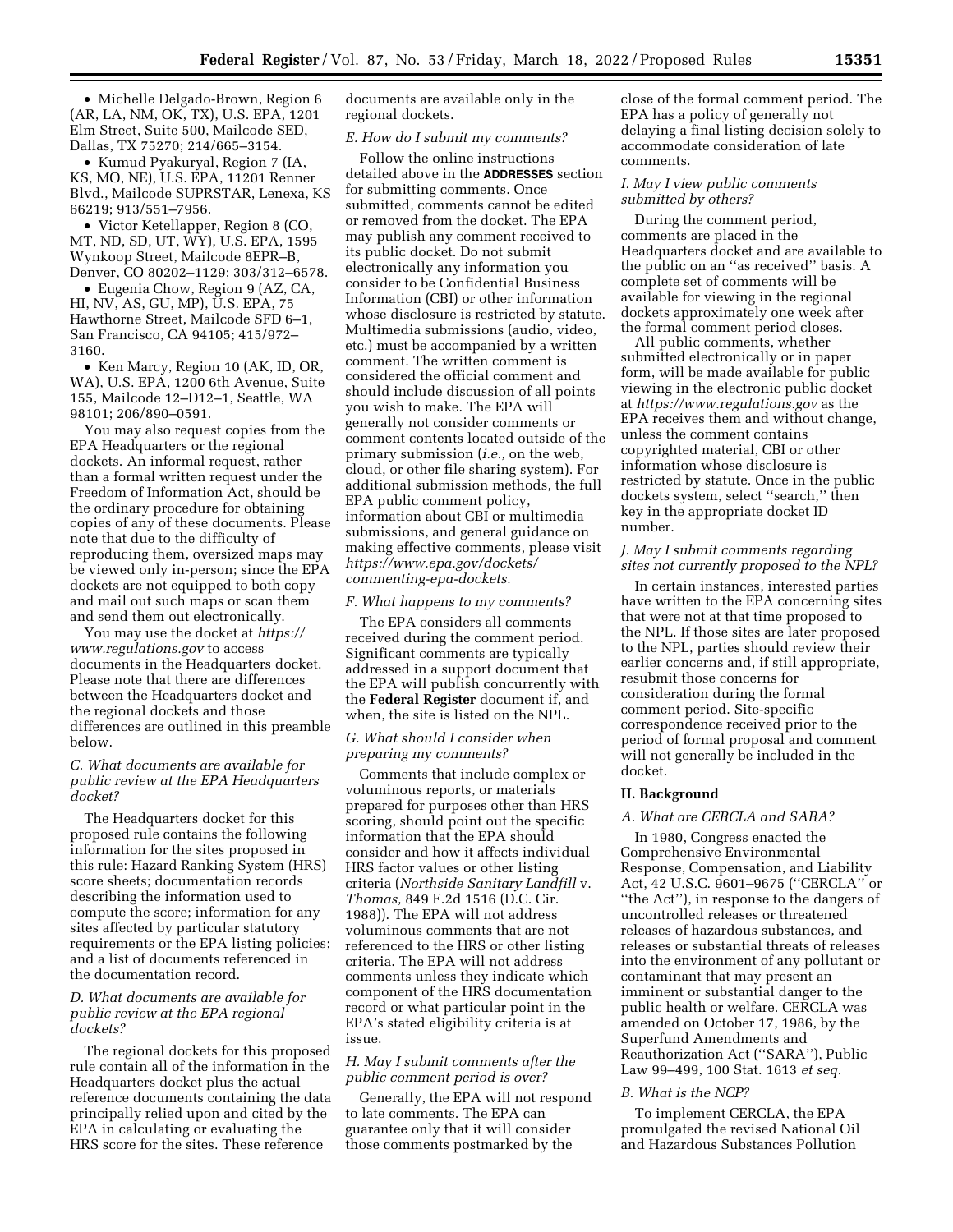Contingency Plan (''NCP''), 40 CFR part 300, on July 16, 1982 (47 FR 31180), pursuant to CERCLA section 105 and Executive Order 12316 (46 FR 42237, August 20, 1981). The NCP sets guidelines and procedures for responding to releases and threatened releases of hazardous substances or releases or substantial threats of releases into the environment of any pollutant or contaminant that may present an imminent or substantial danger to the public health or welfare. The EPA has revised the NCP on several occasions. The most recent comprehensive revision was on March 8, 1990 (55 FR 8666).

As required under section 105(a)(8)(A) of CERCLA, the NCP also includes ''criteria for determining priorities among releases or threatened releases throughout the United States for the purpose of taking remedial action and, to the extent practicable taking into account the potential urgency of such action, for the purpose of taking removal action.'' ''Removal'' actions are defined broadly and include a wide range of actions taken to study, clean up, prevent or otherwise address releases and threatened releases of hazardous substances, pollutants or contaminants (42 U.S.C. 9601(23)).

## *C. What is the National Priorities List (NPL)?*

The NPL is a list of national priorities among the known or threatened releases of hazardous substances, pollutants or contaminants throughout the United States. The list, which is appendix B of the NCP (40 CFR part 300), was required under section 105(a)(8)(B) of CERCLA, as amended. Section 105(a)(8)(B) defines the NPL as a list of ''releases'' and the highest priority ''facilities'' and requires that the NPL be revised at least annually. The NPL is intended primarily to guide the EPA in determining which sites warrant further investigation to assess the nature and extent of public health and environmental risks associated with a release of hazardous substances, pollutants or contaminants. The NPL is only of limited significance, however, as it does not assign liability to any party or to the owner of any specific property. Also, placing a site on the NPL does not mean that any remedial or removal action necessarily need be taken.

For purposes of listing, the NPL includes two sections, one of sites that are generally evaluated and cleaned up by the EPA (the ''General Superfund section''), and one of sites that are owned or operated by other Federal agencies (the ''Federal Facilities section''). With respect to sites in the Federal Facilities section, these sites are generally being addressed by other Federal agencies. Under Executive Order 12580 (52 FR 2923, January 29, 1987) and CERCLA section 120, each Federal agency is responsible for carrying out most response actions at facilities under its own jurisdiction, custody or control, although the EPA is responsible for preparing a Hazard Ranking System (''HRS'') score and determining whether the facility is placed on the NPL.

## *D. How are sites listed on the NPL?*

There are three mechanisms for placing sites on the NPL for possible remedial action (see 40 CFR 300.425(c) of the NCP): (1) A site may be included on the NPL if it scores sufficiently high on the HRS, which the EPA promulgated as appendix A of the NCP (40 CFR part 300). The HRS serves as a screening tool to evaluate the relative potential of uncontrolled hazardous substances, pollutants or contaminants to pose a threat to human health or the environment. On December 14, 1990 (55 FR 51532), the EPA promulgated revisions to the HRS partly in response to CERCLA section 105(c), added by SARA. On January 9, 2017 (82 FR 2760), a subsurface intrusion component was added to the HRS to enable the EPA to consider human exposure to hazardous substances or pollutants and contaminants that enter regularly occupied structures through subsurface intrusion when evaluating sites for the NPL. The current HRS evaluates four pathways: Ground water, surface water, soil exposure and subsurface intrusion, and air. As a matter of agency policy, those sites that score 28.50 or greater on the HRS are eligible for the NPL. (2) Pursuant to 42 U.S.C. 9605(a)(8)(B), each state may designate a single site as its top priority to be listed on the NPL, without any HRS score. This provision of CERCLA requires that, to the extent practicable, the NPL include one facility designated by each state as the greatest danger to public health, welfare or the environment among known facilities in the state. This mechanism for listing is set out in the NCP at 40 CFR 300.425(c)(2). (3) The third mechanism for listing, included in the NCP at 40 CFR 300.425(c)(3), allows certain sites to be listed without any HRS score, if all of the following conditions are met:

• The Agency for Toxic Substances and Disease Registry (ATSDR) of the U.S. Public Health Service has issued a health advisory that recommends dissociation of individuals from the release.

• The EPA determines that the release poses a significant threat to public health.

• The EPA anticipates that it will be more cost-effective to use its remedial authority than to use its removal authority to respond to the release.

The EPA promulgated an original NPL of 406 sites on September 8, 1983 (48 FR 40658) and generally has updated it at least annually.

#### *E. What happens to sites on the NPL?*

A site may undergo remedial action financed by the Trust Fund established under CERCLA (commonly referred to as the ''Superfund'') only after it is placed on the NPL, as provided in the NCP at 40 CFR 300.425(b)(1). (''Remedial actions'' are those ''consistent with permanent remedy, taken instead of or in addition to removal actions. \* \* \* \* '' 42 U.S.C. 9601(24).) However, under 40 CFR 300.425(b)(2) placing a site on the NPL ''does not imply that monies will be expended.'' The EPA may pursue other appropriate authorities to respond to the releases, including enforcement action under CERCLA and other laws.

## *F. Does the NPL define the boundaries of sites?*

The NPL does not describe releases in precise geographical terms; it would be neither feasible nor consistent with the limited purpose of the NPL (to identify releases that are priorities for further evaluation), for it to do so. Indeed, the precise nature and extent of the site are typically not known at the time of listing.

Although a CERCLA ''facility'' is broadly defined to include any area where a hazardous substance has ''come to be located'' (CERCLA section 101(9)), the listing process itself is not intended to define or reflect the boundaries of such facilities or releases. Of course, HRS data (if the HRS is used to list a site) upon which the NPL placement was based will, to some extent, describe the release(s) at issue. That is, the NPL site would include all releases evaluated as part of that HRS analysis.

When a site is listed, the approach generally used to describe the relevant release(s) is to delineate a geographical area (usually the area within an installation or plant boundaries) and identify the site by reference to that area. However, the NPL site is not necessarily coextensive with the boundaries of the installation or plant, and the boundaries of the installation or plant are not necessarily the ''boundaries'' of the site. Rather, the site consists of all contaminated areas within the area used to identify the site, as well as any other location where that contamination has come to be located, or from where that contamination came.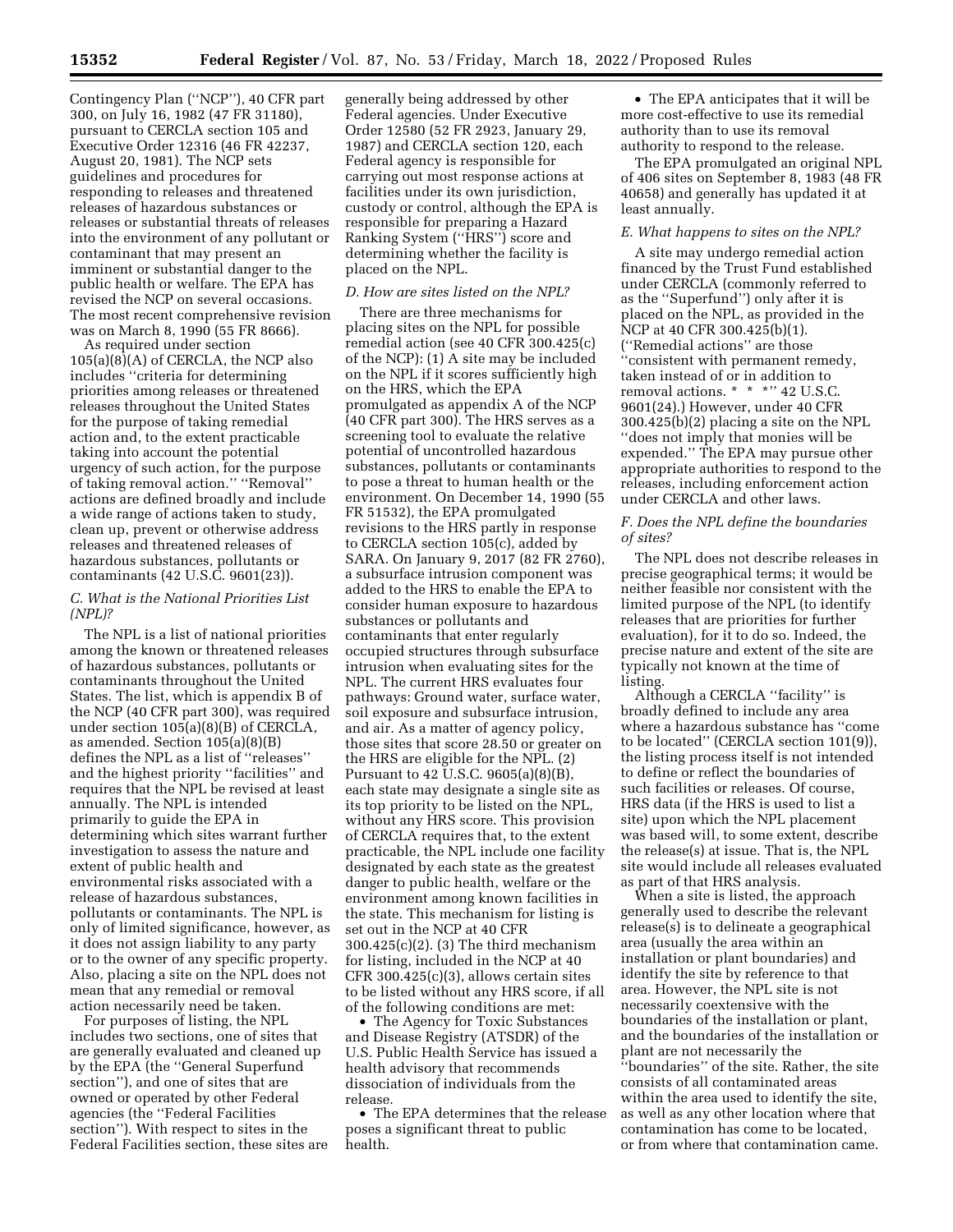In other words, while geographic terms are often used to designate the site (*e.g.,* the ''Jones Co. Plant site'') in terms of the property owned by a particular party, the site, properly understood, is not limited to that property (*e.g.,* it may extend beyond the property due to contaminant migration), and conversely may not occupy the full extent of the property (*e.g.,* where there are uncontaminated parts of the identified property, they may not be, strictly speaking, part of the ''site''). The ''site'' is thus neither equal to, nor confined by, the boundaries of any specific property that may give the site its name, and the name itself should not be read to imply that this site is coextensive with the entire area within the property boundary of the installation or plant. In addition, the site name is merely used to help identify the geographic location of the contamination; and is not meant to constitute any determination of liability at a site. For example, the name ''Jones Co. Plant site,'' does not imply that the Jones Company is responsible for the contamination located on the plant site.

The EPA regulations provide that the remedial investigation (''RI'') ''is a process undertaken . . . to determine the nature and extent of the problem presented by the release'' as more information is developed on site contamination, and which is generally performed in an interactive fashion with the feasibility Study (''FS'') (40 CFR 300.5). During the RI/FS process, the release may be found to be larger or smaller than was originally thought, as more is learned about the source(s) and the migration of the contamination. However, the HRS inquiry focuses on an evaluation of the threat posed and therefore the boundaries of the release need not be exactly defined. Moreover, it generally is impossible to discover the full extent of where the contamination "has come to be located" before all necessary studies and remedial work are completed at a site. Indeed, the known boundaries of the contamination can be expected to change over time. Thus, in most cases, it may be impossible to describe the boundaries of a release with absolute certainty.

Further, as noted previously, NPL listing does not assign liability to any party or to the owner of any specific property. Thus, if a party does not believe it is liable for releases on discrete parcels of property, it can submit supporting information to the agency at any time after it receives notice it is a potentially responsible party.

For these reasons, the NPL need not be amended as further research reveals more information about the location of the contamination or release.

#### *G. How are sites removed from the NPL?*

The EPA may delete sites from the NPL where no further response is appropriate under Superfund, as explained in the NCP at 40 CFR 300.425(e). This section also provides that the EPA shall consult with states on proposed deletions and shall consider whether any of the following criteria have been met:

(i) Responsible parties or other persons have implemented all appropriate response actions required;

(ii) All appropriate Superfundfinanced response has been implemented and no further response action is required; or

(iii) The remedial investigation has shown the release poses no significant threat to public health or the environment and taking of remedial measures is not appropriate.

### *H. May the EPA delete portions of sites from the NPL as they are cleaned up?*

In November 1995, the EPA initiated a policy to delete portions of NPL sites where cleanup is complete (60 FR 55465, November 1, 1995). Total site cleanup may take many years, while portions of the site may have been cleaned up and made available for productive use.

## *I. What is the Construction Completion List (CCL)?*

The EPA also has developed an NPL construction completion list (''CCL'') to simplify its system of categorizing sites and to better communicate the successful completion of cleanup activities (58 FR 12142, March 2, 1993). Inclusion of a site on the CCL has no legal significance.

Sites qualify for the CCL when: (1) Any necessary physical construction is complete, whether or not final cleanup levels or other requirements have been achieved; (2) the EPA has determined that the response action should be limited to measures that do not involve construction (*e.g.,* institutional controls); or (3) the site qualifies for deletion from the NPL. For more information on the CCL, see the EPA's internet site at *[https://www.epa.gov/](https://www.epa.gov/superfund/construction-completions-national-priorities-list-npl-sites-number)  [superfund/construction-completions](https://www.epa.gov/superfund/construction-completions-national-priorities-list-npl-sites-number)[national-priorities-list-npl-sites-number](https://www.epa.gov/superfund/construction-completions-national-priorities-list-npl-sites-number)*.

### *J. What is the Sitewide Ready for Anticipated Use measure?*

The Sitewide Ready for Anticipated Use measure (formerly called Sitewide Ready-for-Reuse) represents important Superfund accomplishments and the measure reflects the high priority the

EPA places on considering anticipated future land use as part of the remedy selection process. See Guidance for Implementing the Sitewide Ready-for-Reuse Measure, May 24, 2006, Office of Solid Waste and Emergency Response (OSWER) 9365.0–36. This measure applies to final and deleted sites where construction is complete, all cleanup goals have been achieved, and all institutional or other controls are in place. The EPA has been successful on many occasions in carrying out remedial actions that ensure protectiveness of human health and the environment for current and future land uses, in a manner that allows contaminated properties to be restored to environmental and economic vitality. For further information, please go to *[https://www.epa.gov/superfund/about](https://www.epa.gov/superfund/about-superfund-cleanup-process#reuse)[superfund-cleanup-process#reuse](https://www.epa.gov/superfund/about-superfund-cleanup-process#reuse)*.

## *K. What is state/tribal correspondence concerning NPL listing?*

In order to maintain close coordination with states and tribes in the NPL listing decision process, the EPA's policy is to determine the position of the states and tribes regarding sites that the EPA is considering for listing. This consultation process is outlined in two memoranda that can be found at the following website: *[https://www.epa.gov/](https://www.epa.gov/superfund/statetribal-correspondence-concerning-npl-site-listing) [superfund/statetribal-correspondence](https://www.epa.gov/superfund/statetribal-correspondence-concerning-npl-site-listing)[concerning-npl-site-listing.](https://www.epa.gov/superfund/statetribal-correspondence-concerning-npl-site-listing)* 

The EPA has improved the transparency of the process by which state and tribal input is solicited. The EPA is using the Web and where appropriate more structured state and tribal correspondence that (1) explains the concerns at the site and the EPA's rationale for proceeding; (2) requests an explanation of how the state intends to address the site if placement on the NPL is not favored; and (3) emphasizes the transparent nature of the process by informing states that information on their responses will be publicly available.

A model letter and correspondence between the EPA and states and tribes where applicable, is available on the EPA's website at *[https://www.epa.gov/](https://www.epa.gov/superfund/statetribal-correspondence-concerning-npl-site-listing)  [superfund/statetribal-correspondence](https://www.epa.gov/superfund/statetribal-correspondence-concerning-npl-site-listing)[concerning-npl-site-listing.](https://www.epa.gov/superfund/statetribal-correspondence-concerning-npl-site-listing)* 

## **III. Contents of This Proposed Rule**

#### *A. Proposed Additions to the NPL*

In this proposed rule, the EPA is proposing to add five sites to the NPL, all to the General Superfund section. All of the sites in this rule are being proposed for NPL addition based on an HRS score of 28.50 or above.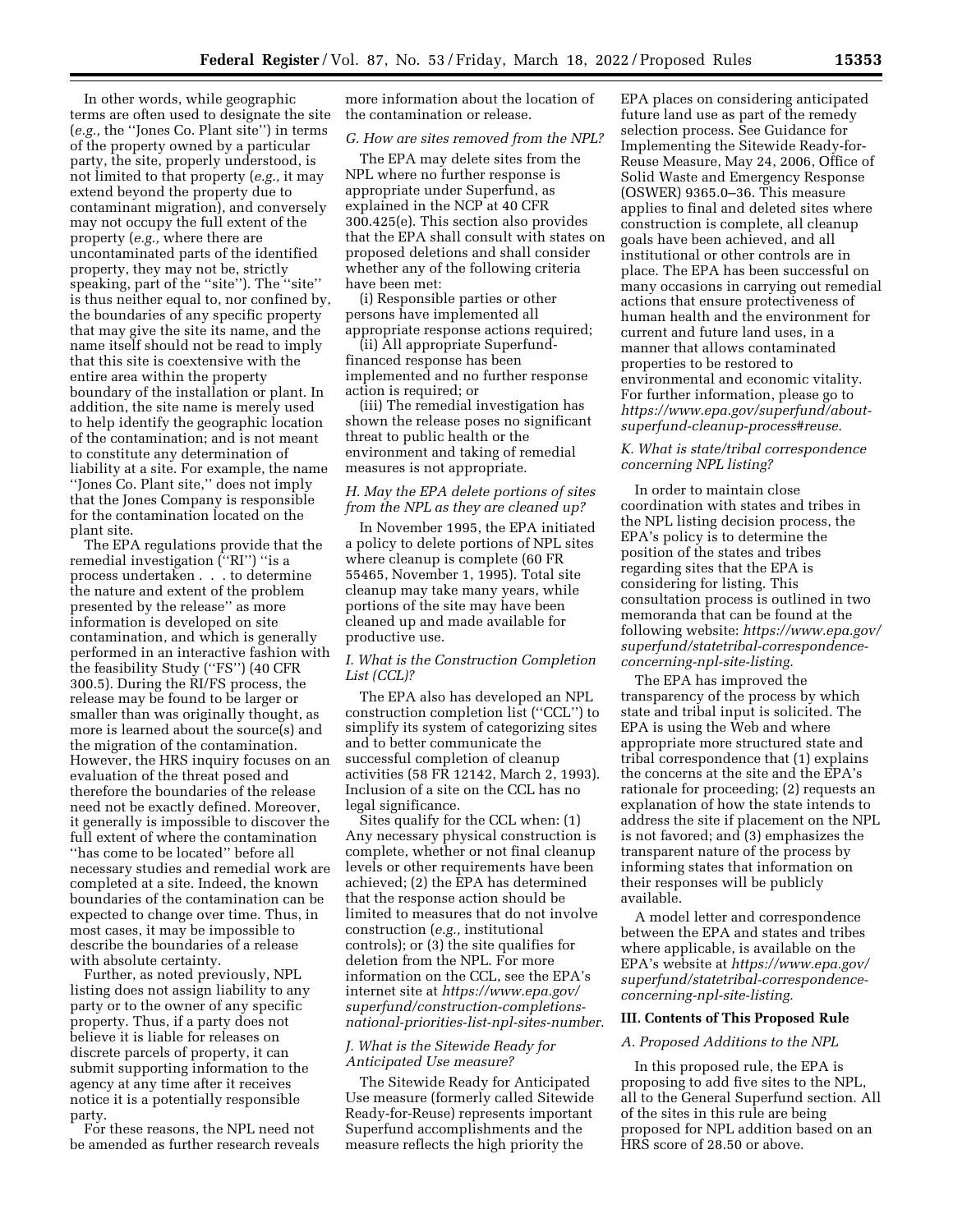The sites are presented in the tables below.

GENERAL SUPERFUND SECTION

| <b>State</b> | Site name | City/county                                             |
|--------------|-----------|---------------------------------------------------------|
|              |           | Hattiesburg.<br>Bergen and Hudson Counties.<br>Victory. |

# *B. Withdrawal of Previous Proposal for NPL Addition*

The EPA is withdrawing its previous proposal to add the Riverside Groundwater Contamination site in Indianapolis, Indiana, to the NPL because the Indiana Department of Environmental Management (IDEM) will continue to take or ensure appropriate actions to address the site in compliance with a 2017 Memorandum of Agreement (MOA) with EPA that deferred addition of the site to the NPL while the state oversees response actions. The MOA outlines IDEM's commitment to investigate the nature and extent of contamination and clean up the site to the same standards as an EPA-lead cleanup. Under the MOA all site investigations and cleanups are being performed under state enforcement actions. The state will identify and address contamination on individual properties that are a potential source of chlorinated solvents through Voluntary Remediation Agreements, Brownfield Comfort Letters, and the State Cleanup Program. IDEM will continue to ensure any remaining contamination in groundwater does not pose a human health exposure risk. The rule proposing to add this site to the NPL can be found at 81 FR 20277 (April 7, 2016). Refer to the Docket ID number EPA–HQ–OLEM– 2016–0153 for supporting documentation regarding this action.

## **IV. Statutory and Executive Order Reviews**

Additional information about these statutes and Executive orders can be found at *[https://www.epa.gov/laws](https://www.epa.gov/laws-regulations/laws-and-executive-orders)[regulations/laws-and-executive-orders.](https://www.epa.gov/laws-regulations/laws-and-executive-orders)* 

# *A. Executive Order 12866: Regulatory Planning and Review and Executive Order 13563: Improving Regulation and Regulatory Review*

This action is not a significant regulatory action and was therefore not submitted to the Office of Management and Budget (OMB) for review.

*B. Executive Order 13771: Reducing Regulation and Controlling Regulatory Costs* 

This action is not expected to be an Executive Order 13771 regulatory action because this action is not significant under Executive Order 12866.

### *C. Paperwork Reduction Act (PRA)*

This action does not impose an information collection burden under the PRA. This rule does not contain any information collection requirements that require approval of the OMB.

## *D. Regulatory Flexibility Act (RFA)*

I certify that this action will not have a significant economic impact on a substantial number of small entities under the RFA. This action will not impose any requirements on small entities. This rule listing sites on the NPL does not impose any obligations on any group, including small entities. This rule also does not establish standards or requirements that any small entity must meet and imposes no direct costs on any small entity. Whether an entity, small or otherwise, is liable for response costs for a release of hazardous substances depends on whether that entity is liable under CERCLA 107(a). Any such liability exists regardless of whether the site is listed on the NPL through this rulemaking.

## *E. Unfunded Mandates Reform Act (UMRA)*

This action does not contain any unfunded mandate as described in UMRA, 2 U.S.C. 1531–1538, and does not significantly or uniquely affect small governments. This action imposes no enforceable duty on any state, local, or tribal governments or the private sector. Listing a site on the NPL does not itself impose any costs. Listing does not mean that the EPA necessarily will undertake remedial action. Nor does listing require any action by a private party, state, local, or tribal governments or determine liability for response costs. Costs that arise out of site responses result from future site-specific decisions regarding what actions to take, not

directly from the act of placing a site on the NPL.

### *F. Executive Order 13132: Federalism*

This rule does not have federalism implications. It will not have substantial direct effects on the states, on the relationship between the National Government and the states, or on the distribution of power and responsibilities among the various levels of government.

# *G. Executive Order 13175: Consultation and Coordination With Indian Tribal Governments*

This action does not have tribal implications as specified in Executive Order 13175. Listing a site on the NPL does not impose any costs on a tribe or require a tribe to take remedial action. Thus, Executive Order 13175 does not apply to this action.

# *H. Executive Order 13045: Protection of Children From Environmental Health and Safety Risks*

The EPA interprets Executive Order 13045 as applying only to those regulatory actions that concern environmental health or safety risks that the EPA has reason to believe may disproportionately affect children, per the definition of ''covered regulatory action'' in section 2–202 of the Executive order. This action is not subject to Executive Order 13045 because this action itself is procedural in nature (adds sites to a list) and does not, in and of itself, provide protection from environmental health and safety risks. Separate future regulatory actions are required for mitigation of environmental health and safety risks.

# *I. Executive Order 13211: Actions That Significantly Affect Energy Supply, Distribution, or Use*

This action is not subject to Executive Order 13211, because it is not a significant regulatory action under Executive Order 12866.